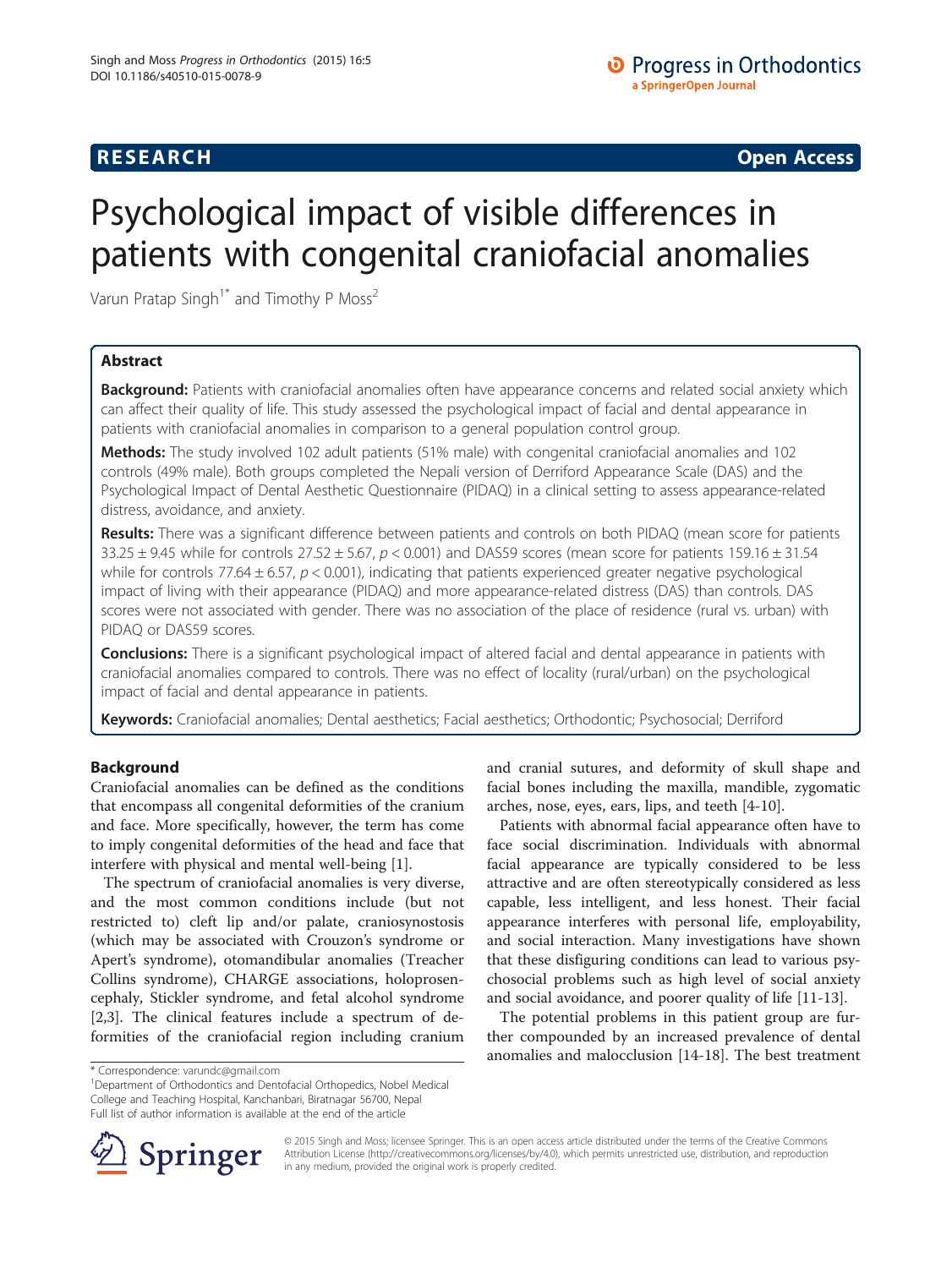<span id="page-1-0"></span>approach is multidisciplinary, which includes teamwork and support from various specialties. During almost all phases of treatment, dental services are needed and orthodontists are almost always needed from early treatment until late adult life [[19\]](#page-7-0). Good facial and dental aesthetics may have a beneficial role on behavior and self-esteem. Clinicians are expected to produce evidence of the quality of care they deliver. To this end, it is necessary to use standardized, valid, and reliable psychological as well as clinical measures to evaluate outcomes [[20-22](#page-7-0)].

The research in this area is somewhat conflicting and suffers various lacunae for methodological reasons. These include inconsistency in psychometric scales and constructs used, the lack of validity and reliability in many of the measures, small sample sizes, and no subcategorization of anomalies among other methodological errors [\[23\]](#page-7-0). Investigators have highlighted the need to move towards a 'social science model' from a 'medical model' [\[24-27](#page-7-0)].

This study was undertaken to assess the impact of psychological adjustment due to altered facial and dental appearance in patients with craniofacial anomalies utilizing the Derriford Appearance Scale [\[28\]](#page-7-0) and Psychological Impact of Dental Aesthetic Questionnaire (PIDAQ) [[20](#page-7-0)] which are specially designed for evaluating the psychological adjustment in people with visible differences in appearance. There are few such studies utilizing the Derriford Appearance Scale [\[29\]](#page-7-0) and no study studying the psychological impact of facial and dental aesthetics together.

There is a strong *prima facie* case for comparing rural and urban populations with regard to appearance satisfaction in Nepal. There are known differences in healthcare access, service utilization, and geographic distribution of providers and services in healthcare in Nepal, with rural communities typically experiencing greater difficulties than urban comparators [[30\]](#page-7-0). Given the potential for increased social isolation on one hand, but possibility of reduced prevalence of contemporary appearance pressures in more isolated communities on the other, and the likely relation between this and appearance expectations and outcomes, we included an exploratory investigation of rural versus urban populations within this study.

The objectives of this study were therefore:

- 1. To assess the psychological impact of facial and dental appearance in patients with craniofacial anomalies in comparison to a general population sample.
- 2. To explore the relationship between urban and rural residence in relation to psychosocial impact of facial and dental anomalies.

The following hypotheses were put forward:

- H1 There is a psychosocial impact of facial and dental appearance on patients with craniofacial anomalies.
- H2 There is a difference in psychosocial impact of facial and dental appearance of rural and urban patients.

## **Methods**

This study was conducted in two steps. The first step included translation and validation of the instruments - PIDAQ and DAS59 in the target population. This part is described in detail as published data elsewhere [\[31,32](#page-7-0)]. The second step included assessment of patients with craniofacial anomalies reporting for orthodontic treatment using these validated instruments.

The study was conducted in the Department of Orthodontics, BP Koirala Institute of Health Sciences, Dharan, Nepal, from 1 February 2011 to 30 October 2012. Ethical clearance was obtained from Institutional Ethical Committee, B.P. Koirala Institute of Health Sciences, Dharan, Nepal, reference no. Acd/216/068/069, and principles from the Declaration of Helsinki were followed. The study population consisted of adult patients with congenital craniofacial anomalies visiting the Department of Orthodontics during the above said period. The study also included similar patients who were referred/or reported to the orthodontic OPD during 2005 to 2010 and did not undergo orthodontic treatment and patients from the waiting list for whom treatment had not started. The inclusion criteria were adult patients with congenital craniofacial anomalies aged 18 to 30 years. Patients with acquired or traumatic facial disfigurement and history of orthodontic treatment, people who did not have the capacity to offer informed consent, and people who could not read the test booklet unaided were excluded.

Table 1 Classification of patients who participated in the study according to the diagnosis of craniofacial anomalies

| Serial number    | <b>Craniofacial anomalies</b> | Number (102) |  |  |
|------------------|-------------------------------|--------------|--|--|
| 1.               | Isolated cleft lip/palate     | 45           |  |  |
| $\mathfrak{D}$   | Isolated craniosynostosis     | $22$         |  |  |
| 3.               | Hemifacial microsomia         | 10           |  |  |
| $\overline{4}$ . | Ectodermal dysplasia          | 4            |  |  |
| 5.               | Cleidocranial dysplasia       | 3            |  |  |
| 6.               | Treacher Collins syndrome     | 6            |  |  |
| 7.               | Pierre Robin syndrome         | 4            |  |  |
| 8.               | Crouzon's syndrome            | 4            |  |  |
| 9.               | Apert's syndrome              | 4            |  |  |
|                  |                               |              |  |  |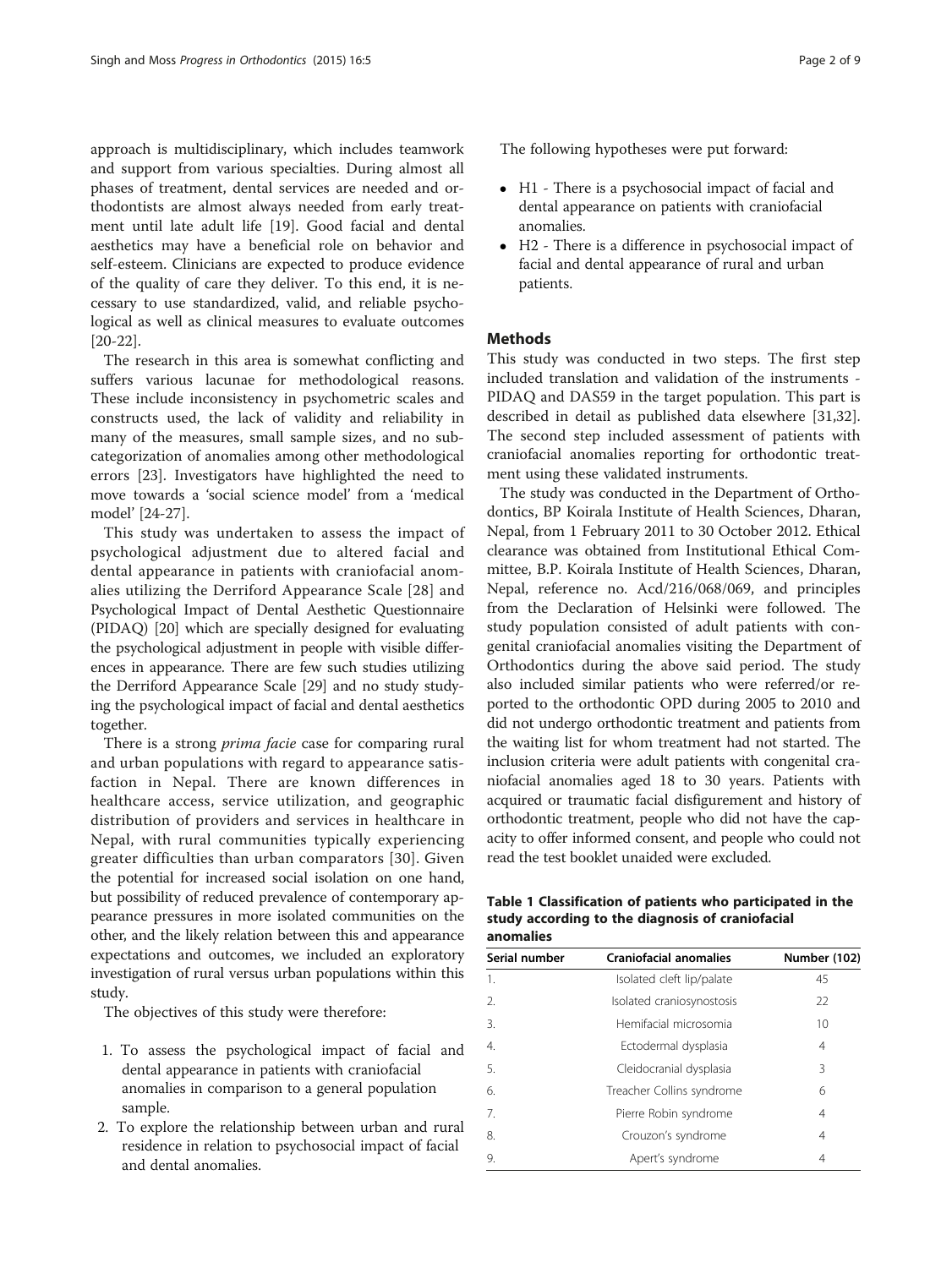<span id="page-2-0"></span>There were 112 patients satisfying the inclusion and exclusion criteria. All were invited to participate, and 102 (91%) agreed to participate in the study. Written informed consent was obtained from all the participants. There were 52 males and 50 females with a mean age of 24.78 years (s.d.  $= 2.5$ ). Forty-six were from rural areas and 56 from urban. Details regarding the classification of patients according to the craniofacial anomalies are presented in Table [1.](#page-1-0) A similar number of controls, 50 males and 52 females (mean age 24.99 years, s.d. = 2.73), were selected as a convenience sample from the university students and employees who have no acquired or congenital facial deformity. Thirty-nine were from rural areas and 63 from urban. Participants with severe malocclusion as assessed by an orthodontist were not included. The exclusion criteria were the same as those of the case groups.

The questionnaire pack consisted of

- 1. An introductory section with basic demographic information including age, sex, and place of residence in terms of rural and urban.
- 2. Nepali version of DAS consisting of 59 items. Each item response is marked based on a Likert scale from 1 to 4, with 1 indicating 'almost never' and 4 indicating 'almost always'.
- 3. Nepali version of PIDAQ consisting of 23 items arranged in four domains. Each item response is marked based on a Likert scale from 0 to 4, with 0 indicating 'not at all' and 4 indicating 'very strongly.'

These questionnaires were administered to the participants by one author who is well trained in this procedure. The patients were seated in a private room, in the

| Items                                | Group    | Mean       | <b>Standard deviation</b> | $p$ value |
|--------------------------------------|----------|------------|---------------------------|-----------|
| General self-consciousness           | Cases    | 49.29***   | 10.8                      | < 0.001   |
|                                      | Controls | 21.84***   | 3.2                       |           |
| Social self-consciousness            | Cases    | 58.23***   | 14.17                     | < 0.001   |
|                                      | Controls | 22.8***    | 2.40                      |           |
| Sexual and bodily self-consciousness | Cases    | 24.26***   | 5.98                      | < 0.001   |
|                                      | Controls | $8.77***$  | 2.09                      |           |
| Negative self-concept                | Cases    | $9.65***$  | 3.16                      | < 0.001   |
|                                      | Controls | $16.91***$ | 1.17                      |           |
| Facial self-consciousness            | Cases    | $12.02***$ | 2.50                      | < 0.001   |
|                                      | Controls | $4.66***$  | 1.06                      |           |
| Physical                             | Cases    | $5.71***$  | 1.60                      | < 0.001   |
|                                      | Controls | $2.65***$  | 0.99                      |           |
| Total DAS score                      | Cases    | 159.16***  | 31.54                     | < 0.001   |
|                                      | Controls | 77.64***   | 6.57                      |           |
| Dental self-confidence               | Cases    | $12.84***$ | 3.10                      | < 0.001   |
|                                      | Controls | $11.11***$ | 2.91                      |           |
| Social impact                        | Cases    | $7.2***$   | 3.36                      | 0.004     |
|                                      | Controls | $6.1***$   | 1.72                      |           |
| Psychological impact                 | Cases    | $6.33***$  | 2.86                      | < 0.001   |
|                                      | Controls | $5.03***$  | 1.92                      |           |
| Aesthetic concern                    | Cases    | $6.88***$  | 2.76                      | < 0.001   |
|                                      | Controls | $5.28***$  | 1.62                      |           |
| Dental self-consciousness            | Cases    | $8.56***$  | 4.20                      | < 0.001   |
|                                      | Controls | $6.65***$  | 1.99                      |           |
| Total PIDAQ score                    | Cases    | 33.25***   | 9.45                      | < 0.001   |
|                                      | Controls | 27.52***   | 5.67                      |           |

Table 2 Differences between the DAS 59 and PIDAQ scores for patients and controls

\* correlation is significant at the 0.05 level.

\*\* correlation is significant at the 0.01 level.

\*\*\*correlation is significant at the 0.001 level.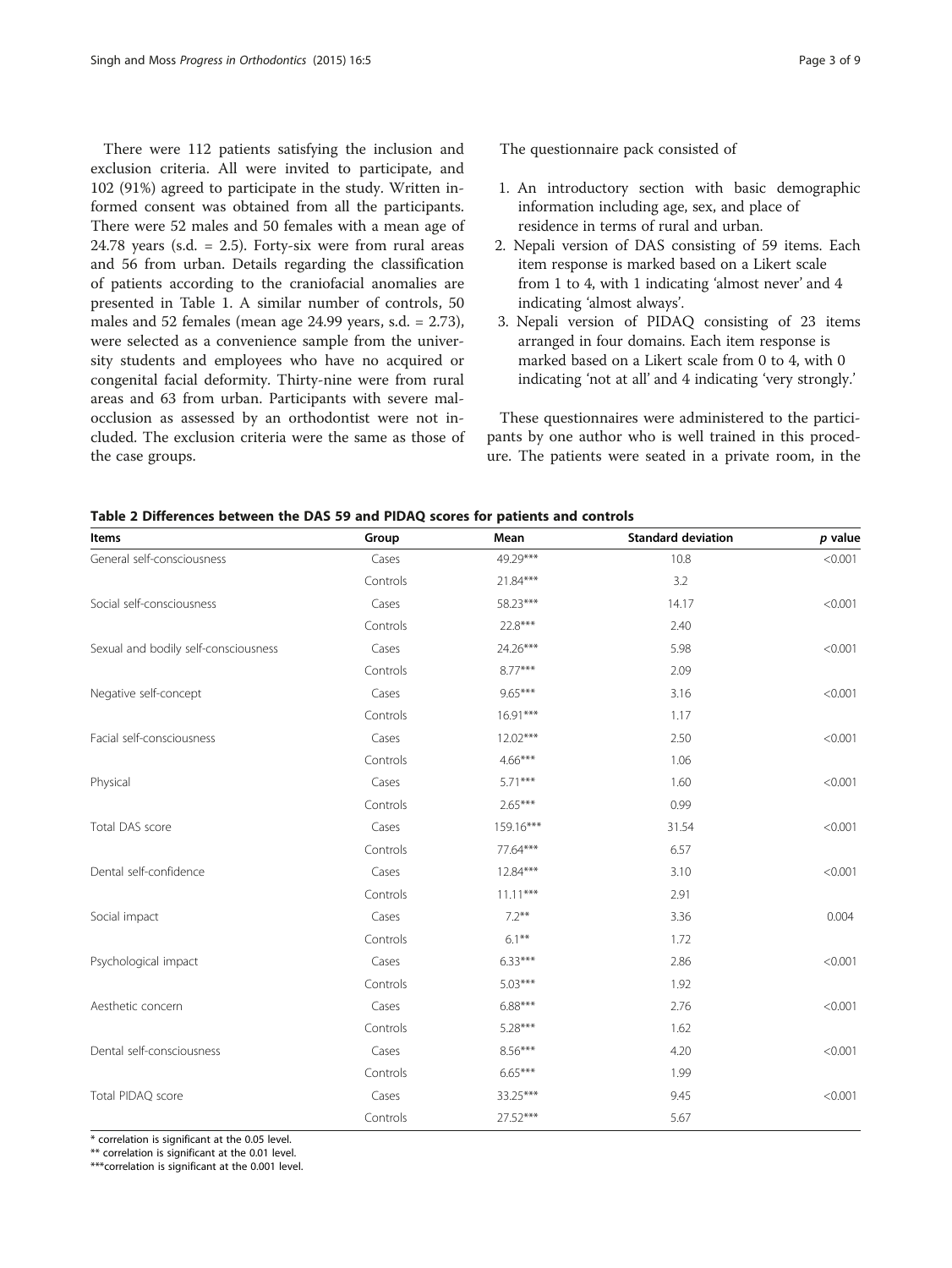<span id="page-3-0"></span>Department of Orthodontics, and were asked to fill the questionnaire pack without the aid of the investigators, minimizing the likelihood of demand characteristics biasing responses. Participants were paid legitimate expenses incurred in attending the session but otherwise offered no incentive to participate. Payment was entirely independent of participants' responses and, as such, unlikely to induce any bias in responding. Furthermore, the level of remuneration was such that participants did not profit from participation and such were not induced to a particular response set.

#### Statistical procedures

Descriptive statistics was calculated for the demographic data. Independent  $t$  tests were used to evaluate the differences between cases and controls for scores of DAS59 and PIDAQ scales. Independent  $t$  tests were used to assess the effect of gender (male vs. female) and locality

(rural vs. urban) on PIDAQ and DAS59 scores in both cases and controls. Bonferroni corrections were applied to the results to correct for type 1 errors resulting from multiple comparisons.

### Results

There was a significant difference between patients and controls on PIDAQ (mean score for patients = 33.25, s.d. = 9.45; mean for controls = 27.52, s.d. = 5.67;  $p < 0.001$ ) and DAS59 scores (mean score for patients = 159.16, s.d. = 31.54; mean for controls =  $77.64$ , s.d. =  $6.57$ ;  $p < 0.001$ ) (Table [2](#page-2-0)). The patients' scores were significantly higher than those of controls on both the PIDAQ and DAS59 scales.

#### Gender

There was no effect of gender except for sub-domains of PIDAQ 'psychological impact' and 'aesthetic

|  |  | Table 3 Effect of gender on PIDAQ and DAS59 scores in patients |  |  |  |  |  |  |  |
|--|--|----------------------------------------------------------------|--|--|--|--|--|--|--|
|--|--|----------------------------------------------------------------|--|--|--|--|--|--|--|

| Domain                               | Sex    | Mean      | <b>Standard deviation</b> | Standard error mean | p value |
|--------------------------------------|--------|-----------|---------------------------|---------------------|---------|
| General self-consciousness           | Male   | 49.29     | 10.815                    | 1.5                 | 0.996   |
|                                      | Female | 49.3      | 10.998                    | 1.555               |         |
| Social self-consciousness            | Male   | 58.73     | 14.096                    | 1.955               | 0.715   |
|                                      | Female | 57.7      | 14.379                    | 2.033               |         |
| Sexual and bodily self-consciousness | Male   | 24.44     | 5.992                     | 0.831               | 0.762   |
|                                      | Female | 24.08     | 6.037                     | 0.854               |         |
| Negative self-concept                | Male   | 9.52      | 3.032                     | 0.421               | 0.68    |
|                                      | Female | 9.78      | 3.328                     | 0.471               |         |
| Facial self-consciousness            | Male   | 12.23     | 2.51                      | 0.348               | 0.388   |
|                                      | Female | 11.8      | 2.507                     | 0.355               |         |
| Physical                             | Male   | 5.85      | 1.638                     | 0.227               | 0.372   |
|                                      | Female | 5.56      | 1.58                      | 0.223               |         |
| <b>Total DAS</b>                     | Male   | 160.06    | 31.585                    | 4.38                | 0.77    |
|                                      | Female | 158.22    | 31.799                    | 4.497               |         |
| Dental self-confidence               | Male   | 12.69     | 2.86                      | 0.397               | 0.62    |
|                                      | Female | 13        | 3.369                     | 0.476               |         |
| Social impact                        | Male   | 6.98      | 3.006                     | 0.417               | 0.512   |
|                                      | Female | 7.42      | 3.709                     | 0.525               |         |
| Psychological impact                 | Male   | $5.44***$ | 2.2                       | 0.305               | 0.001   |
|                                      | Female | $7.26***$ | 3.18                      | 0.45                |         |
| Aesthetic concern                    | Male   | $6.13***$ | 2.385                     | 0.331               | 0.005   |
|                                      | Female | $7.66***$ | 2.939                     | 0.416               |         |
| Dental self-consciousness            | Male   | 8.17      | 4.218                     | 0.585               | 0.348   |
|                                      | Female | 8.96      | 4.204                     | 0.595               |         |
| Total PIDAQ score                    | Male   | $31.25*$  | 7.963                     | 1.104               | 0.028   |
|                                      | Female | 35.34*    | 10.458                    | 1.479               |         |

\* correlation is significant at the 0.05 level.

\*\* correlation is significant at the 0.01 level.

\*\*\*correlation is significant at the 0.001 level.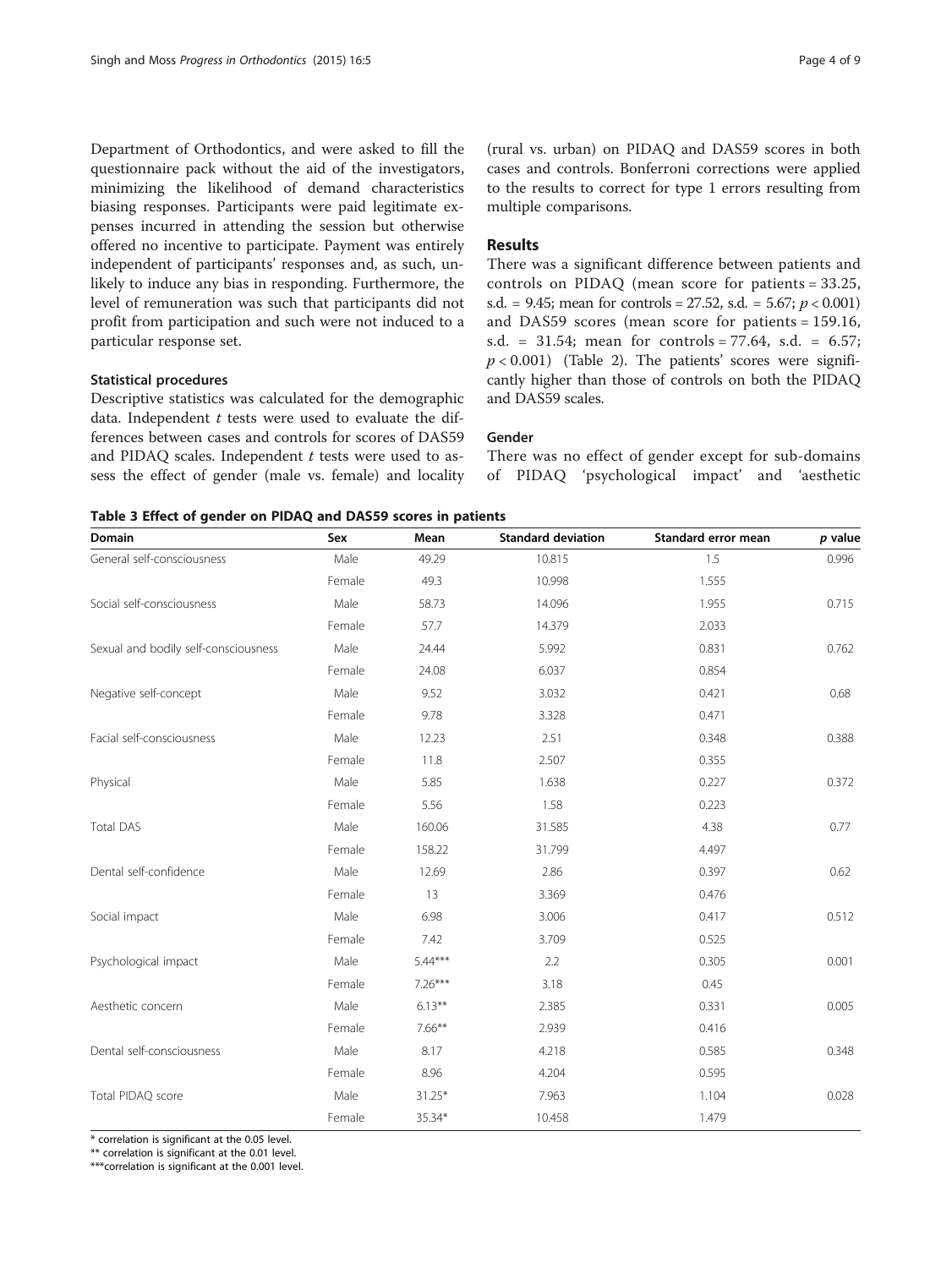| Domain                               | Sex    | Mean  | <b>Standard deviation</b> | Standard error mean | $p$ value |
|--------------------------------------|--------|-------|---------------------------|---------------------|-----------|
| General self-consciousness           | Male   | 21.84 | 3.046                     | 0.431               | 0.992     |
|                                      | Female | 21.85 | 3.438                     | 0.477               |           |
| Social self-consciousness            | Male   | 22.7  | 2.667                     | 0.377               | 0.67      |
|                                      | Female | 22.9  | 2.135                     | 0.296               |           |
| Sexual and bodily self-consciousness | Male   | 8.92  | 2.311                     | 0.327               | 0.494     |
|                                      | Female | 8.63  | 1.869                     | 0.259               |           |
| Negative self-concept                | Male   | 16.98 | 1.22                      | 0.173               | 0.566     |
|                                      | Female | 16.85 | 1.127                     | 0.156               |           |
| Facial self-consciousness            | Male   | 4.56  | 0.812                     | 0.115               | 0.371     |
|                                      | Female | 4.75  | 1.266                     | 0.176               |           |
| Physical                             | Male   | 2.58  | 0.883                     | 0.125               | 0.506     |
|                                      | Female | 2.71  | 1.091                     | 0.151               |           |
| <b>Total DAS</b>                     | Male   | 77.58 | 6.843                     | 0.968               | 0.932     |
|                                      | Female | 77.69 | 6.379                     | 0.885               |           |
| Dental self-confidence               | Male   | 11.18 | 2.833                     | 0.401               | 0.808     |
|                                      | Female | 11.04 | 3.016                     | 0.418               |           |
| Social impact                        | Male   | 6     | 1.702                     | 0.241               | 0.575     |
|                                      | Female | 6.19  | 1.749                     | 0.243               |           |
| Psychological impact                 | Male   | 5.22  | 1.93                      | 0.273               | 0.328     |
|                                      | Female | 4.85  | 1.914                     | 0.265               |           |
| Aesthetic concern                    | Male   | 5.5   | 1.681                     | 0.238               | 0.19      |
|                                      | Female | 5.08  | 1.557                     | 0.216               |           |
| Dental self-consciousness            | Male   | 6.84  | 1.707                     | 0.241               | 0.34      |
|                                      | Female | 6.46  | 2.236                     | 0.31                |           |
| Total PIDAQ score                    | Male   | 27.9  | 5.319                     | 0.752               | 0.509     |
|                                      | Female | 27.15 | 6.024                     | 0.835               |           |

Table 4 Effect of gender on PIDAQ and DAS59 scores in controls

concern,' where females had higher scores than males (mean,  $M = 5.44$  (s.d. = 2.2),  $F = 7.26$  (s.d. = 3.18),  $p = 0.001$ ;  $M = 4.27$  (s.d. = 1.99),  $F = 5.32$  (s.d. = 2.55),  $p = 0.005$ ). However, the total PIDAQ score was significantly higher in females as compared to males (mean,  $M = 31.25$  (s.d. = 7.96),  $F = 35.34$  (s.d. = 10.45),  $p = 0.02$ ). DAS scores were not differentiated by gender (Table [3\)](#page-3-0). In controls, there was no difference in PIDAQ and DAS59 scores by gender (Table 4).

#### Rural versus urban

There was no difference in the place of residence (rural vs. urban) with either PIDAQ or DAS59 scores in patients (Tables [5](#page-5-0) and [6](#page-6-0)), nor for subscales of each of these measures following Bonferroni control for multiple comparisons.

#### **Discussion**

In comparison to general population controls, craniofacial patients with orthodontic and orthognathic concerns showed greater appearance-related distress, according to valid and reliable psychometric scales. For general distress, there was also no difference between urban and rural participants. Females did not demonstrate more distress than males when assessed using the DAS59. However, on two of the dental-specific scales of the PIDAQ, 'psychological impact' and 'aesthetic concern,' female patients reported more distress than male patients.

Some studies and reviews suggest that there are few significant differences in overall psychological functioning of patients with craniofacial anomalies as compared to general population norms. However, these studies report some difficulty in a particular area of functioning [[33-39](#page-7-0)]. There is substantial evidence of appearance concern due to dissatisfaction with facial appearance in patients with craniofacial anomalies [[40-44\]](#page-8-0). This dissatisfaction with facial appearance may lead to behavioral difficulties [\[45](#page-8-0)-[48\]](#page-8-0).

Many studies point out that the adult population is at risk of psychosocial problems due to concerns regarding their facial appearance [[49-52\]](#page-8-0). The results of this study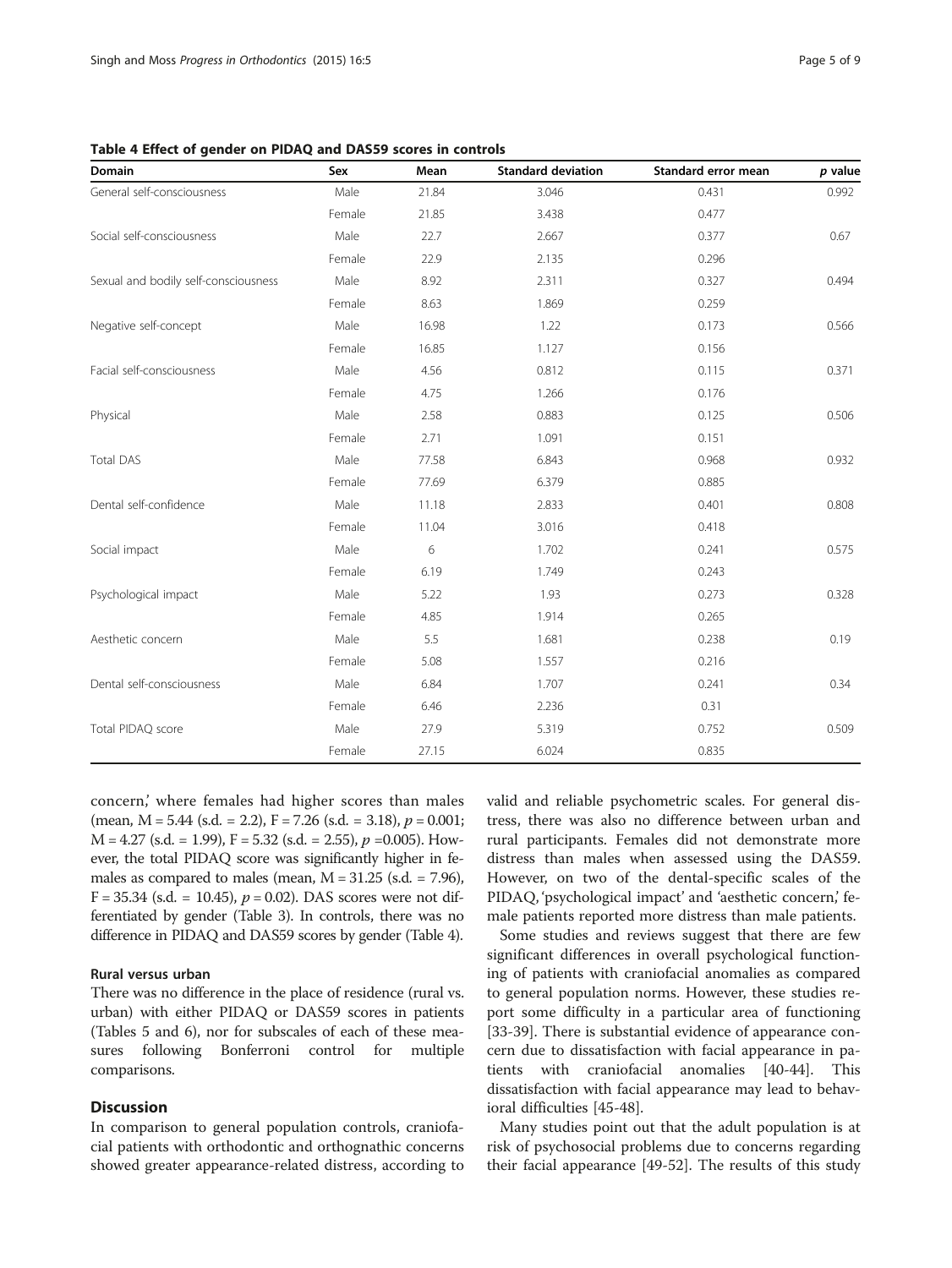| <b>Domain</b>                        | Rural/urban | Mean   | <b>Standard deviation</b> | Standard error mean | Significance |
|--------------------------------------|-------------|--------|---------------------------|---------------------|--------------|
| General self-consciousness           | Rural       | 49.91  | 10.167                    | 1.499               | 0.604        |
|                                      | Urban       | 48.79  | 11.447                    | 1.53                |              |
| Social self-consciousness            | Rural       | 59.07  | 13.401                    | 1.976               | 0.59         |
|                                      | Urban       | 57.54  | 14.864                    | 1.986               |              |
| Sexual and bodily self-consciousness | Rural       | 24.63  | 5.867                     | 0.865               | 0.579        |
|                                      | Urban       | 23.96  | 6.12                      | 0.818               |              |
| Negative self-concept                | Rural       | 9.59   | 2.941                     | 0.434               | 0.863        |
|                                      | Urban       | 9.7    | 3.368                     | 0.45                |              |
| Facial self-consciousness            | Rural       | 11.76  | 2.349                     | 0.346               | 0.347        |
|                                      | Urban       | 12.23  | 2.628                     | 0.351               |              |
| Physical                             | Rural       | 5.89   | 1.464                     | 0.216               | 0.293        |
|                                      | Urban       | 5.55   | 1.715                     | 0.229               |              |
| <b>Total DAS</b>                     | Rural       | 160.85 | 29.731                    | 4.384               | 0.626        |
|                                      | Urban       | 157.77 | 33.165                    | 4.432               |              |
| Dental self-confidence               | Rural       | 12.7   | 3.595                     | 0.53                | 0.666        |
|                                      | Urban       | 12.96  | 2.669                     | 0.357               |              |
| Social impact                        | Rural       | 7.37   | 3.555                     | 0.524               | 0.639        |
|                                      | Urban       | 7.05   | 3.216                     | 0.43                |              |
| Psychological impact                 | Rural       | 6.13   | 2.841                     | 0.419               | 0.519        |
|                                      | Urban       | 6.5    | 2.892                     | 0.386               |              |
| Aesthetic concern                    | Rural       | 6.85   | 3.048                     | 0.449               | 0.91         |
|                                      | Urban       | 6.91   | 2.539                     | 0.339               |              |
| Dental self-consciousness            | Rural       | 9.09   | 4.56                      | 0.672               | 0.253        |
|                                      | Urban       | 8.13   | 3.885                     | 0.519               |              |
| Total PIDAQ score                    | Rural       | 33.04  | 10.321                    | 1.522               | 0.839        |
|                                      | Urban       | 33.43  | 8.761                     | 1.171               |              |

<span id="page-5-0"></span>Table 5 Effect of locality (rural/urban) on PIDAQ and DAS59 scores in patients

have supported the hypothesis that adults who have craniofacial anomalies have negative psychosocial impact due to facial and dental appearance. In the current study, both DAS and PIDAQ scores were significantly higher in patients than in controls, indicating that patients experienced negative psychological impact and more distress (Table [2\)](#page-2-0).

In this study, it was shown that there were no significant differences in DAS59 scores for male versus female patients. This is in accordance with Kiyak and Bell [\[53](#page-8-0)], who stated that there were no gender differences on psychological variables in the pre-surgical assessment of patients needing orthognathic surgery, though counter to other evidence regarding self-consciousness of appearance, which typically shows more distress among female participants [[28\]](#page-7-0). In the analysis of the PIDAQ, it was interesting that there was statistically significant difference for overall psychological impact of dental aesthetics on two PIDAQ subscales, though when a Bonferroni correction for multiple comparisons is applied to the data,

the difference becomes non-significant. However, the specific psychological impact upon males and females assessed using PIDAQ subscales does significantly differ, with females having higher scores for both (Table [3\)](#page-3-0). It may be hypothesized that females are socialized to be more concerned and dissatisfied by their dental appearance as compared to males and to socially evaluate their appearance to a greater degree than males [\[54](#page-8-0)]. While it remains to be further investigated in subsequent research, it is possible that patients with craniofacial conditions are more sensitized to appearance distress than controls, and in combination with social pressure associated with gender, more distress ensues.

Contrary to our expectations, there was no effect of area of residence (rural vs. urban) on the overall psychological impact of facial and dental appearance in patients or control participants following Bonferroni correction for type 1 errors. This may indicate that aesthetic norms and pressures are not decreased by living in a less populous urban environment and that these norms are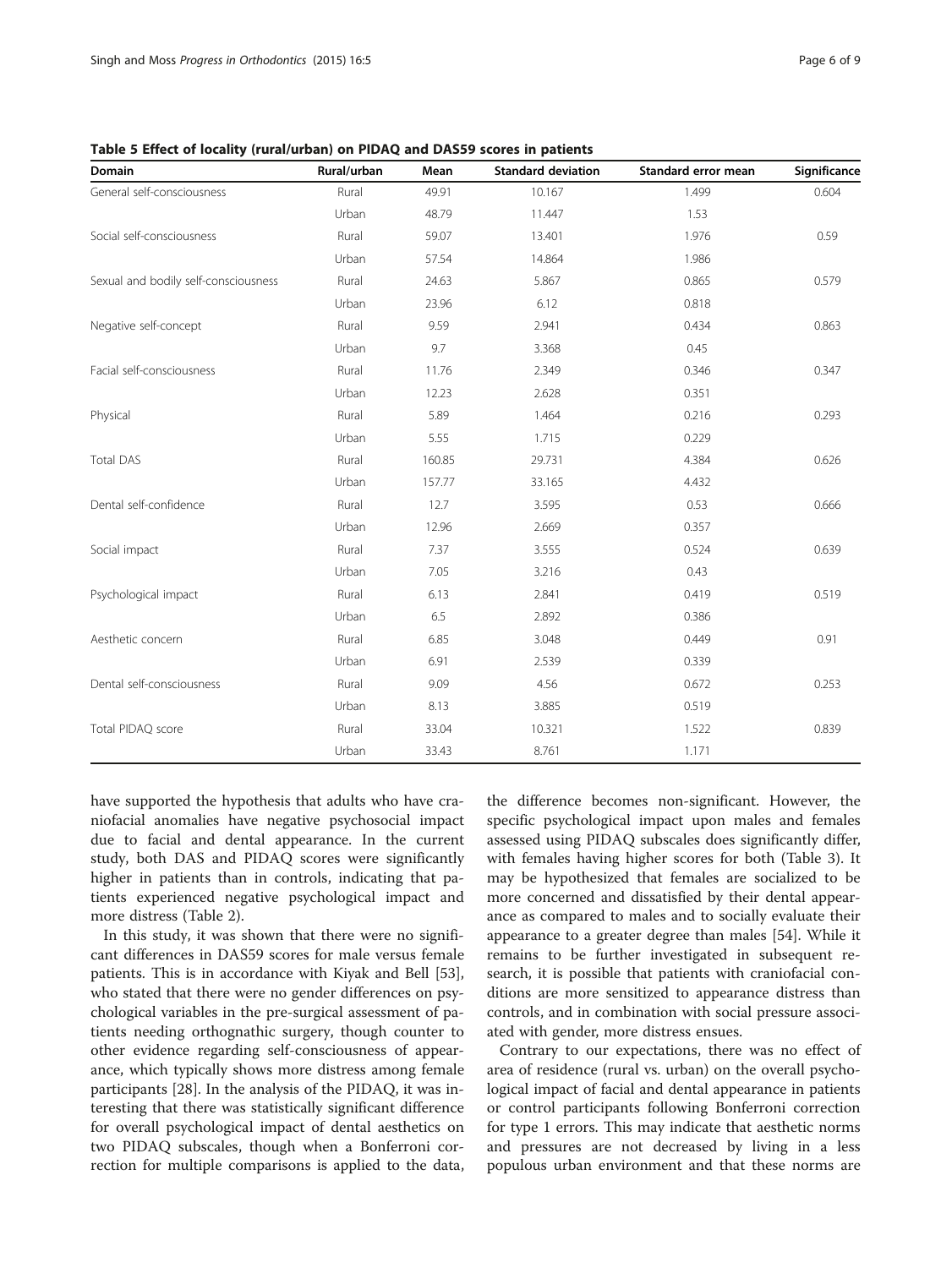| Domain                               | Rural/urban | Mean     | <b>Standard deviation</b> | Standard error mean | Significance |
|--------------------------------------|-------------|----------|---------------------------|---------------------|--------------|
| General self-consciousness           | Rural       | 21.46    | 2.584                     | 0.414               | 0.351        |
|                                      | Urban       | 22.08    | 3.58                      | 0.451               |              |
| Social self-consciousness            | Rural       | 22.92    | 2.559                     | 0.41                | 0.695        |
|                                      | Urban       | 22.73    | 2.315                     | 0.292               |              |
| Sexual and bodily self-consciousness | Rural       | 8.33     | 2.144                     | 0.343               | 0.094        |
|                                      | Urban       | 9.05     | 2.027                     | 0.255               |              |
| Negative self-concept                | Rural       | $16.62*$ | 1.206                     | 0.193               | 0.044        |
|                                      | Urban       | $17.1*$  | 1.118                     | 0.141               |              |
| Facial self-consciousness            | Rural       | 4.49     | 0.823                     | 0.132               | 0.208        |
|                                      | Urban       | 4.76     | 1.187                     | 0.15                |              |
| Physical                             | Rural       | 2.69     | 0.977                     | 0.157               | 0.719        |
|                                      | Urban       | 2.62     | 1.007                     | 0.127               |              |
| <b>Total DAS</b>                     | Rural       | 76.51    | 6.476                     | 1.037               | 0.176        |
|                                      | Urban       | 78.33    | 6.594                     | 0.831               |              |
| Dental self-confidence               | Rural       | 11.31    | 3.262                     | 0.522               | 0.588        |
|                                      | Urban       | 10.98    | 2.697                     | 0.34                |              |
| Social impact                        | Rural       | 5.82     | 1.819                     | 0.291               | 0.201        |
|                                      | Urban       | 6.27     | 1.648                     | 0.208               |              |
| Psychological impact                 | Rural       | 5.44     | 1.917                     | 0.307               | 0.093        |
|                                      | Urban       | 4.78     | 1.896                     | 0.239               |              |
| Aesthetic concern                    | Rural       | $5.72*$  | 1.701                     | 0.272               | 0.033        |
|                                      | Urban       | $5.02*$  | 1.529                     | 0.193               |              |
| Dental self-consciousness            | Rural       | 6.69     | 1.838                     | 0.294               | 0.858        |
|                                      | Urban       | 6.62     | 2.098                     | 0.264               |              |
| Total PIDAQ score                    | Rural       | 28.28    | 6.017                     | 0.964               | 0.288        |
|                                      | Urban       | 27.05    | 5.446                     | 0.686               |              |

<span id="page-6-0"></span>Table 6 Effect of locality (rural/urban) on PIDAQ and DAS59 scores in controls

\* correlation is significant at the 0.05 level.

\*\* correlation is significant at the 0.01 level.

\*\*\*correlation is significant at the 0.001 level.

pervasive. It also suggests that the availability of complex cosmetic dentistry in urban Nepal has not fundamentally shifted the discrepancy between perceived dental appearance ideals and actuality.

There are some methodological limitations inherent in this study which should be considered when generalizing findings. Firstly, the age of participants in both the experimental and control groups was low compared to a random sample of the general population. It is feasible that as people age beyond the age boundaries within this study, they will become differentially sensitive to differences of appearance due to craniofacial anomalies. A second limitation lies in the nature of the comparison group. As university students and employees, it is feasible that they are not directly equivalent to the patient group in cognitive and social domains. However, there is no a priori reason to assume that these differences would be related to subjective feelings or coping around

appearance, and as such, the use of this comparison sample is justified. The comparison between rural and urban samples was not significant. This may, as described, reflect a genuine lack of difference. However, it is also worth reflecting on the categorization of these groups. For pragmatic reasons, current residence was used as the variable to code participants as 'urban' or 'rural.' What remains to be investigated in further work is the degree of stability of these categories. It may well be that those in the 'urban' category have been previously socialized in rural areas during formative periods of their development, and vice versa for those in the 'rural' category. If this were the case, differences between our groups would be less apparent than might be otherwise expected. In terms of the study instruments, both PIDAQ and DAS are robust measures. However, it is possible that there could be aspects of appearance sensitivity which are not identified in these measures.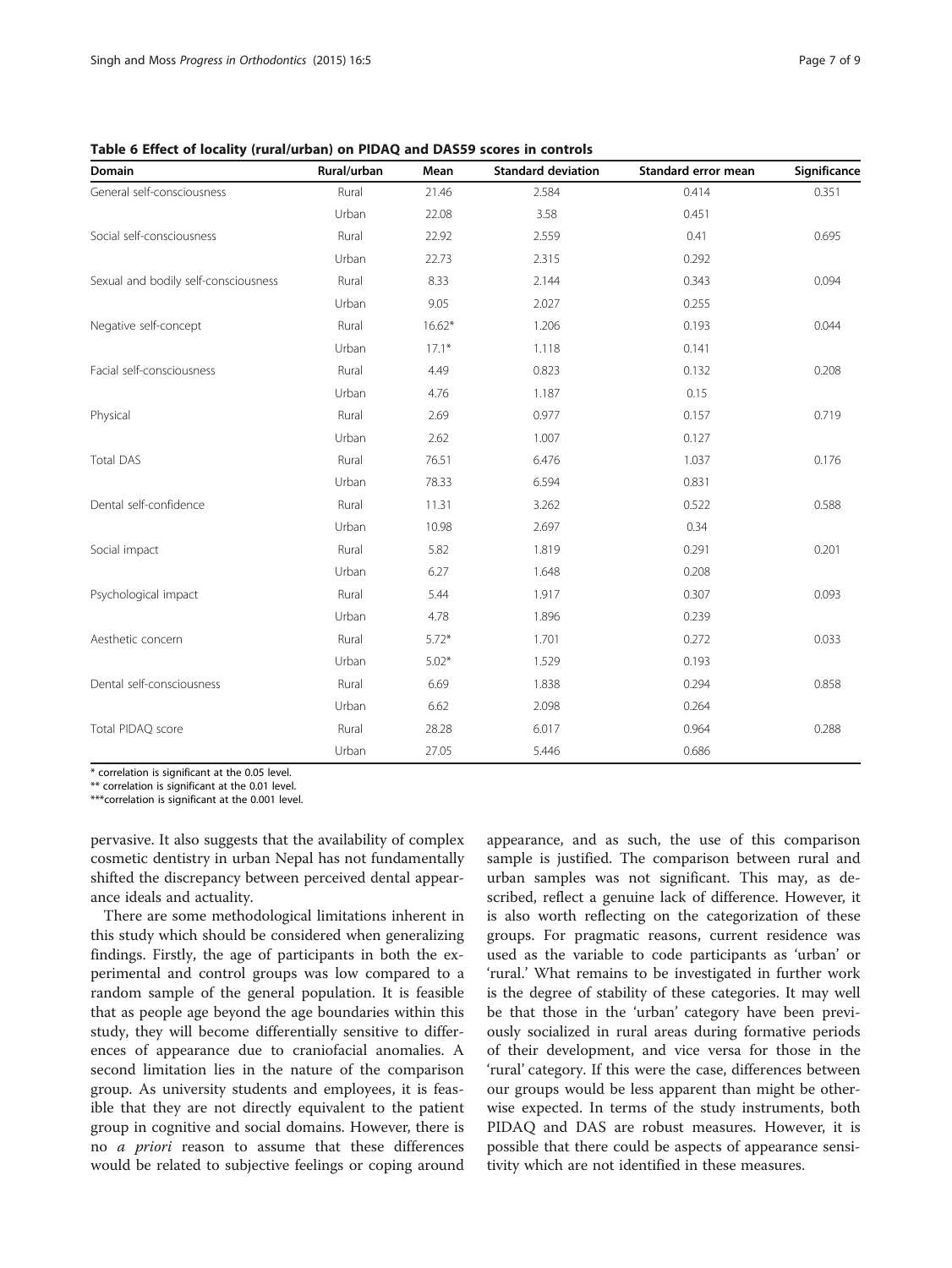# <span id="page-7-0"></span>Conclusions

- 1. There is a significant psychological impact of altered facial and dental appearance in patients with craniofacial anomalies.
- 2. There was no significant effect of gender on the psychological impact of facial appearance in patients; however, significant negative psychological impact of dental appearance was seen in female patients.
- 3. There was no effect of locality (rural/urban) on the psychological impact of facial and dental appearance.

#### Competing interests

The authors declare that they have no competing interests.

#### Authors' contributions

VPS conceived the study and VPS and TPM participated in study design, VPS carried out the study, VPS and TPM carried out statistical analysis, VPS and TPM prepared the manuscript. Both authors read and approved the final manuscript.

#### Author details

<sup>1</sup>Department of Orthodontics and Dentofacial Orthopedics, Nobel Medical College and Teaching Hospital, Kanchanbari, Biratnagar 56700, Nepal. <sup>2</sup>Department of Health Psychology, University of the West of England, Frenchary Campus, cold Harbour Lane, Bristol BS161QY, UK.

#### Received: 21 December 2014 Accepted: 28 February 2015 Published online: 18 April 2015

#### References

- 1. Marsh JL, Vannier MW. Comprehensive care for craniofacial deformities. 1st ed. CV Mosby: St. Louis; 1985.
- 2. World Health Organization. Addressing the global challenges of craniofacial anomalies. 2004. [http://www.who.int/genomics/publications/CFA%](http://www.who.int/genomics/publications/CFA%20Completed%20text.pdf) [20Completed%20text.pdf.](http://www.who.int/genomics/publications/CFA%20Completed%20text.pdf) Accessed on Friday, December 20, 2013.
- 3. World Health Organization. Global strategies to reduce the health-care burden of craniofacial anomalies. 2002. [http://whqlibdoc.who.int/publications/](http://whqlibdoc.who.int/publications/9241590386.pdf) [9241590386.pdf](http://whqlibdoc.who.int/publications/9241590386.pdf). Accessed on Friday, December 20,2013.
- 4. Husu E, Hove H, Farholt S, Bille M, Tranebjaerg L, Vogel I, et al. Phenotype in 18 Danish subjects with genetically verified CHARGE syndrome. Clin Genet. 2013;83(2):125–34.
- 5. Stavropoulos D, Tarnow P, Mohlin B, Kahnberg KE, Hagberg C. Comparing patients with Apert and Crouzon syndromes – clinical features and cranio-maxillofacial surgical reconstruction. Swed Dent J. 2012;36(1):25–34.
- 6. Tuna EB, Orino D, Ogawa K, Yildirim M, Seymen F, Gencay K. Craniofacial and dental characteristics of Goldenhar syndrome: a report of two cases. J Oral Sci. 2011;53:121–4.
- 7. Kini U, Hurst JA, Byren JC, Wall SA, Johnson D, Wilkie AO. Etiological heterogeneity and clinical characteristics of metopic synostosis: evidence from a tertiary craniofacial unit. Am J Med Genet A. 2010;152 (6):1383–9.
- 8. Chong DK, Murray DJ, Britto JA, Tompson B, Forrest CR, Phillips JH. A cephalometric analysis of maxillary and mandibular parameters in Treacher Collins syndrome. Plast Reconstr Surg. 2008;121(3):77–84.
- 9. Itthagarun A, Nair RG, Epstein JB, King NM. Fetal alcohol syndrome: case report and review of the literature. Oral Surg Oral Med Oral Pathol Oral Radiol Endod. 2007;103(3):20–5.
- 10. Lu DW, Shi B, Wang HJ, Zheng Q. The comparative study of craniofacial structural characteristic of individuals with different types of cleft palate. Ann Plast Surg. 2007;59(4):382–7.
- 11. Van den Elzen MEP, Versnel SL, Hovius SER, Passchier J, Duivenvoorden HJ, Mathijssen IMJ. Adults with congenital or acquired facial disfigurement: impact of appearance on social functioning. J Craniomaxillofac Surg. 2012;40(8):777–82.
- 12. Moss TP. The relationships between objective and subjective ratings of disfigurement severity, and psychological adjustment. Body Image. 2005;2(2):151–9.
- 13. Versnel SL, Duivenvoorden HJ, Passchier J, et al. Satisfaction with facial appearance and its determinants in adults with severe congenital facial disfigurement: a case-referent study. J Plast Reconstr Aesthet Surg. 2010;63:1642–9.
- 14. Da Silva DG, Costa B, Gomide MR. Prevalence of dental anomalies, ectopic eruption and associated oral malformations in subjects with Treacher Collins syndrome. Oral Surg Oral Med Oral Pathol Oral Radiol Endod. 2006;101(5):588–92.
- 15. Menezes R, Vieira AR. Dental anomalies as part of cleft spectrum. Cleft Palate Craniofacial journal. 2008;45(4):414–9.
- 16. Da Silva AP, Costa B, De Carvalho-Carrara CF. Dental anomalies of number in the permanent dentition of patients with bilateral cleft lip: radiographic study. Cleft Palate Craniofacial Journal. 2007;45(5):473–6.
- 17. Vettore MV, Sousa- Campose MV. Malocclusion characteristics of patients with cleft lip and/or palate. Eur J Orthod. 2011;33(3):311–7.
- 18. Tannure PN, Oliveira CA, Maia LC, Vieira AR, Granjeiro JM, de Castro CM. Prevalence of dental anomalies in nonsyndromic individuals with cleft lip and palate: a systematic review and meta-analysis. Cleft Palate Craniofacial Journal. 2012;49(2):194–200.
- 19. Lorenzzaoni D, Carcereri DL, Locks A. The importance of multi-professional, interdisciplinary care in rehabilitation and health promotion directed at patients with cleft lip/palate. Rev odonto cienc. 2010;25(2):198–203.
- 20. Klages U, Claus N, Wehrbein H, Zentner A. Development of a questionnaire for assessment of the psychosocial impact of dental aesthetics in young adults. Eur J Orthod. 2006;28(1):103–11.
- 21. Kenealy PM, Kingdon A, Richmond S, Shaw WC. The Cardiff dental study: a 20 year critical evaluation of the psychological health gain from orthodontic treatment. Br J Health Psychol. 2007;12:17–49.
- 22. Rappaport TG, Shalish MH, Gazil E. Psychosocial reward of orthodontic treatment in adult patients. Eur J Orthod. 2010;32(1):441–6.
- 23. Singh VP, Singh RK, Roy D, Baral DD, Vikram M. Guidelines and recommendations for studies on psychosocial aspects of patients with craniofacial anomalies. Mymensingh Med J. 2012;21(4):736–40.
- 24. Strauss R, Broder H. Directions and issues in psychosocial research and methods as applied to cleft lip and palate and craniofacial anomalies. Cleft Palate Craniofacial Journal. 1991;28(2):150–6.
- 25. Broder HL. Psychological research of children with craniofacial anomalies: review, critique and implications for the future. Cleft Palate Craniofacial Journal. 1979;34(5):402–4.
- 26. Speltz ML. Editorial: Progress and limitations in the psychological study of craniofacial anomalies. J Pediatr Psychol. 1997;22(4):433–8.
- 27. Endriga MC, Kapp- Simon KA. Psychological issues in craniofacial care: state of the art. Cleft Palate Craniofacial Journal. 1999;36(1):3–11.
- 28. Carr T, Harris D, James C. The Derriford Appearance Scale (DAS-59): a new scale to measure individual responses to living with problems of appearance. Br J Health Psychol. 2000;5:201–15.
- 29. Bessell A, Brough V, Clarke A, Harcourt D, Moss TP, Rumsey N. Evaluation of the effectiveness of Face IT, a computer-based psychosocial intervention for disfigurement-related distress. Psychol Health Med. 2012;17(5):565–77.
- 30. Rai SK, Rai G, Hirai K, Abe A, Ohno Y. The health system in Nepal an introduction. Environ Health Prev Med. 2001;6(1):1–8.
- 31. Singh VP, Singh RK. Translation and validation of Nepalese version of PIDAQ. J Orthod. 2014;41:6–12.
- 32. Singh VP, Singh RK, Moss TP, Roy DK, Baral DD. Translation and validation of the Nepalese version of Derriford appearance scale (DAS-59). Modern Plastic Surgery. 2013;3:51–6.
- 33. McWilliams BJ. Social and psychological problems associated with cleft palate. Clin Plast Surg. 1982;9:317–26.
- 34. Richman LC, Eliason M. Psychological characteristics of children with cleft lip and palate: Intellectual, achievement, behavioral and personality variables. Cleft Palate Journal. 1982;19:249–57.
- 35. Madison LS. Psychologic aspects of cleft lip and palate. Ear Nose and Throat Journal. 1986;65:337–41.
- 36. Eliason MJ. Cleft lip and palate: developmental effects. J Pediatr Nurs. 1991;6(2):107–13.
- 37. Tobiasen JM, Hiebert JM. Clefting and psychosocial adjustment: influence of facial aesthetics. Clin Plast Surg. 1993;20:623–31.
- 38. Turner SR, Rumsey N, Sandy JR. Psychological aspects of cleft lip and palate. European Orthodontic Journal. 1998;20:407–15.
- 39. Thompson A, Kent G. Adjusting to disfigurement: processes involved in dealing with being visibly different. Clin Psychol Rev. 2001;21:663–82.